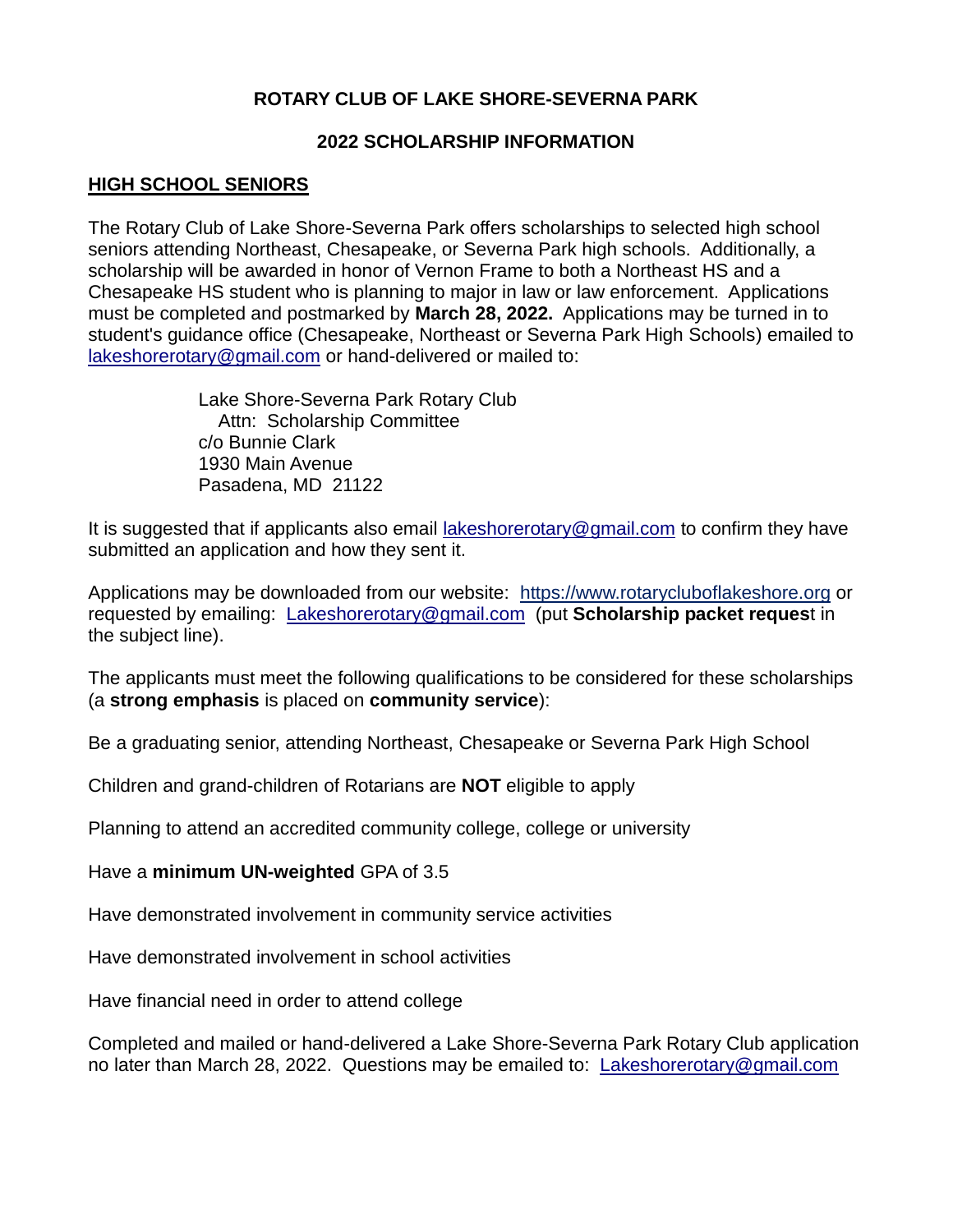#### **ROTARY CLUB OF LAKE SHORE-SEVERNA PARK SCHOLARSHIP**

## **PART I** - **STUDENT'S APPLICATION SECTION**

| Name of Student                                                                                        |                  |
|--------------------------------------------------------------------------------------------------------|------------------|
|                                                                                                        |                  |
| Street                                                                                                 | City, State, Zip |
|                                                                                                        |                  |
|                                                                                                        |                  |
| Name and Address of School Where Currently Enrolled: [19] Daniel Contract Contract Currently Enrolled: |                  |
| Colleges/universities you have applied to: (indicate if you have been accepted)                        |                  |
|                                                                                                        |                  |

\*Students attending Chesapeake or Northeast High Schools with major field of study in law or law enforcement will also be considered for the Vernon Frame Scholarship.

## **PART II** – **FINANCIAL NEED**

| My family will be able to cover (circle one)<br>of my college education expenses. | Most | Some | None |                |
|-----------------------------------------------------------------------------------|------|------|------|----------------|
| Will you be able to attend college if you do not receive scholarships?            |      |      |      | N <sub>0</sub> |
| List other scholarships you have been awarded:                                    |      |      |      |                |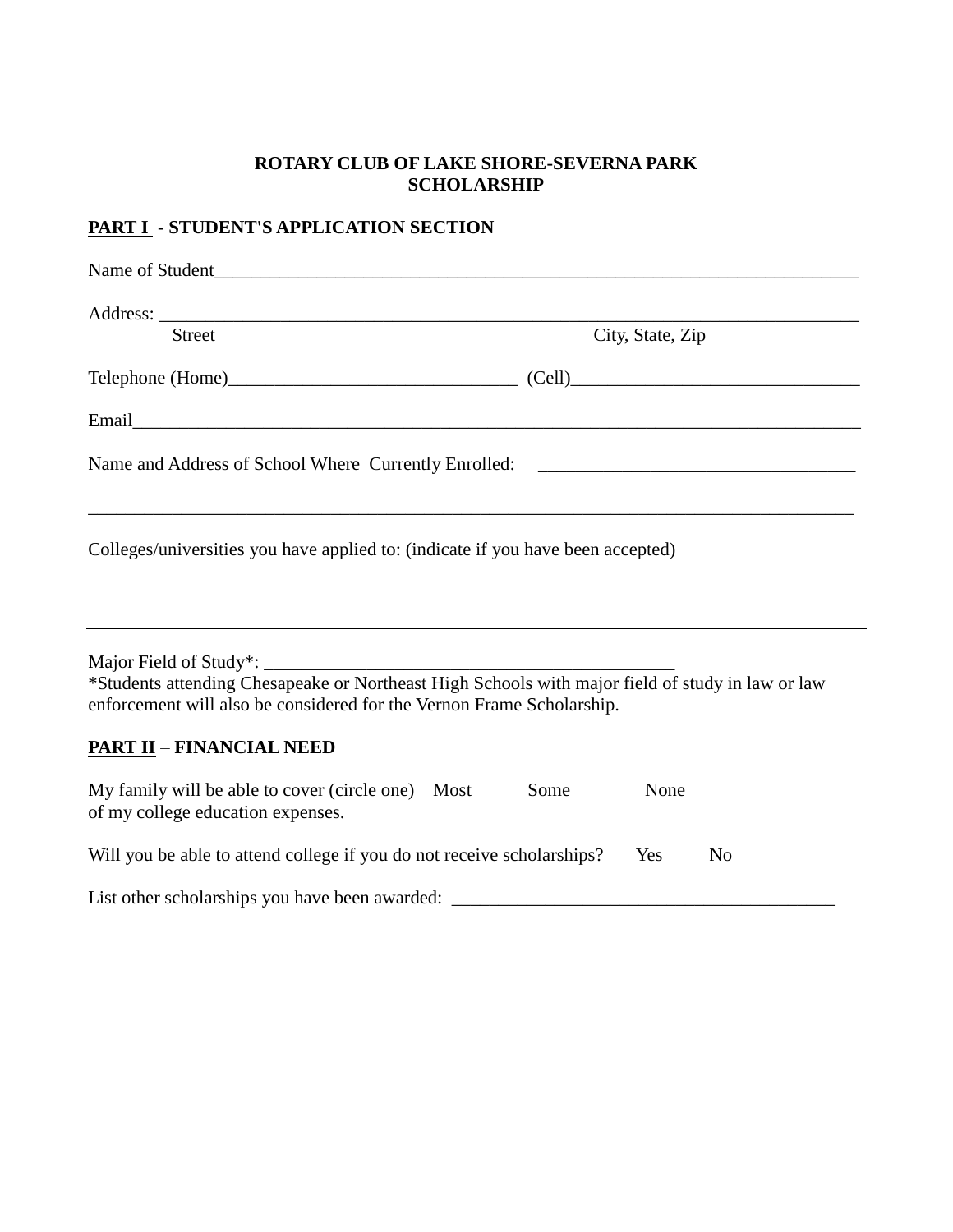## **PART III** - **COMMUNITY SERVICE ACTIVITIES**

Submit on an attached sheet of paper, a listing of all of your Community Service Activities including school, church and/or community volunteer activities. Also indicate any awards you have received relevant to community service activities.

## **PART IV** – **ACADEMIC ACHIEVEMENTS AND EXTRACURRICULAR ACTIVITIES**

Submit on attached sheets of paper, a listing of all of your Academic Achievements and Extracurricular Activities during the past four years. Include: honors and advanced placement classes, student government, clubs and other school projects. Also include hobbies or other personal interests as well as any paid employment activities.

### **PART V** - **GOAL STATEMENT**

Submit on attached sheets of paper, an essay not to exceed 100 words describing your career goals and what has influenced you working toward your goals. For example, you can describe someone you know personally who influenced you, describe an obstacle you had to overcome, and/or share an experience that affected who you are today.

#### **PART VI** – **OTHER ITEMS OF INTEREST**

Identify any other items of interest you think may be relevant to you being selected to receive this scholarship.

# **PART VII – CERTIFICATION**

I certify that the information presented in this application is true and that I reside in Anne Arundel County, Maryland.

Signature\_\_\_\_\_\_\_\_\_\_\_\_\_\_\_\_\_\_\_\_\_\_\_\_\_\_\_\_\_\_\_\_\_\_\_\_\_\_\_ Date: \_\_\_\_\_\_\_\_\_\_\_\_\_\_\_\_\_\_

Other Qualifications:

Be a graduating senior, attending Northeast, Chesapeake or Severna Park High School

Children and grand-children of Rotarians are **NOT** eligible to apply

Planning to attend an accredited community college, college or university

Have a minimum **UN-weighted** GPA of 3.5

Have demonstrated involvement in community service activities